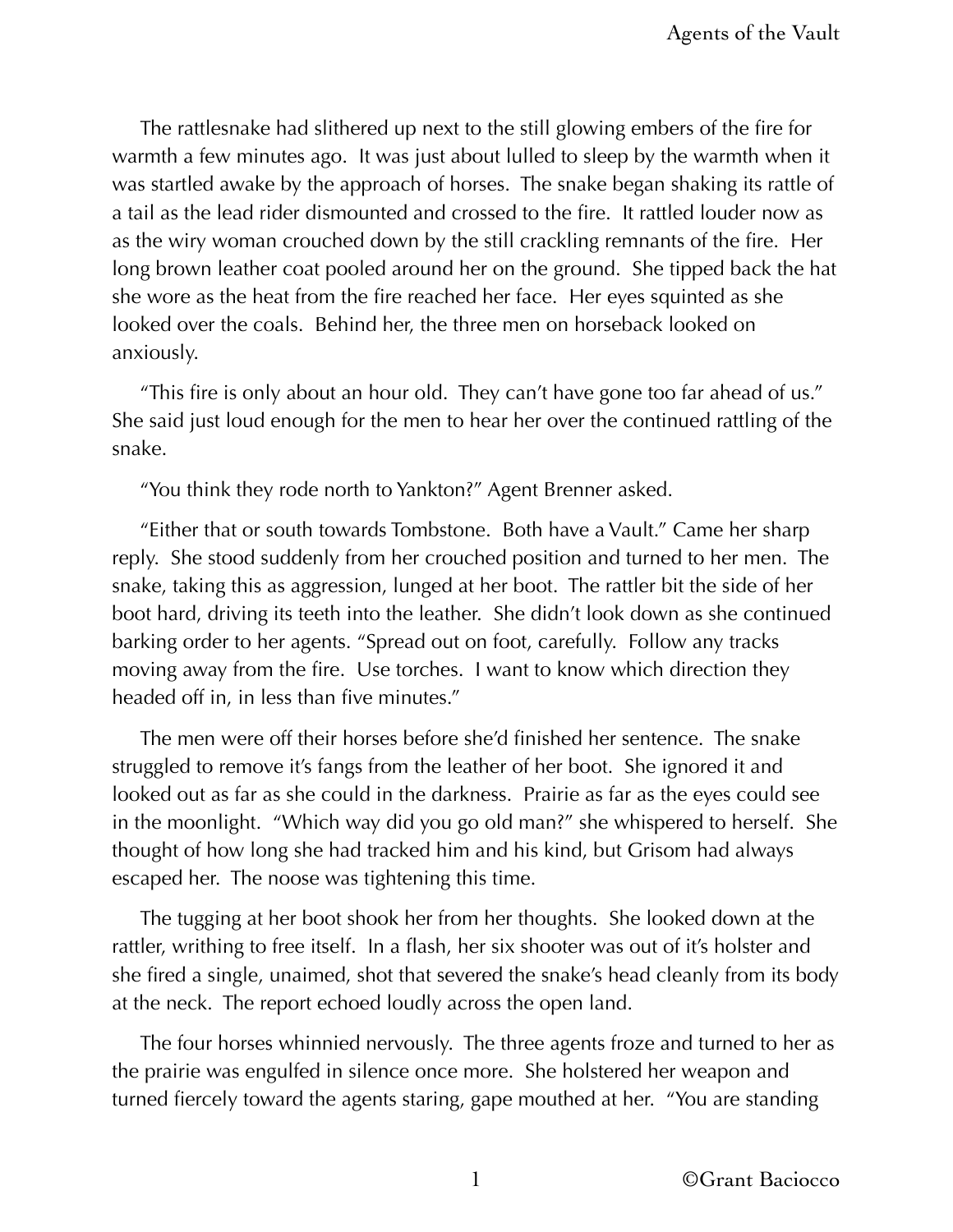around, which means you are not looking."

The three men resumed their search without a word.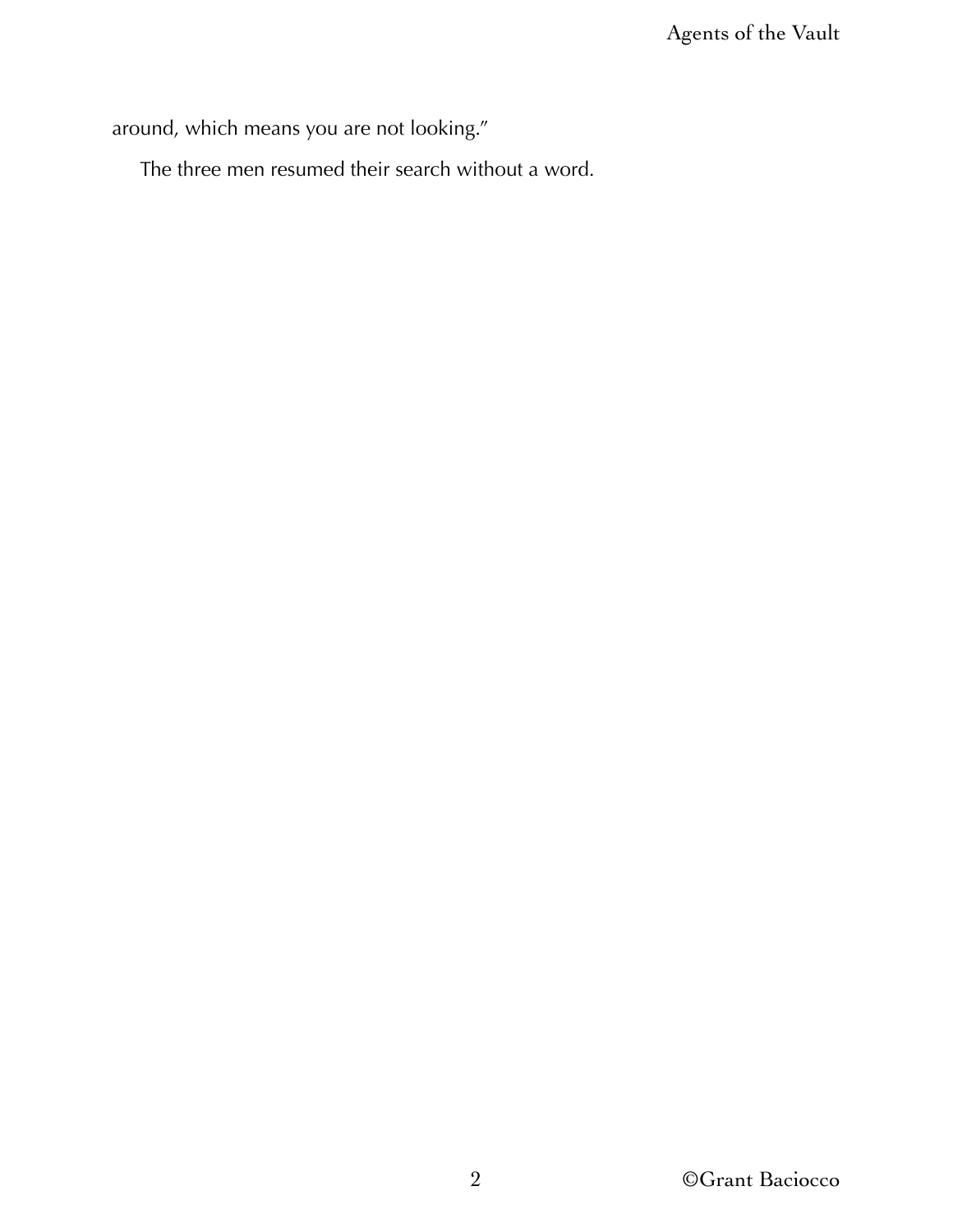They two men had hopped the train at the station in Kingsley. It had been a struggle getting the large trunk aboard the freight car and making sure it was handled carefully by the porters. The two men were now safely seated as the train lurched forward beginning their journey.

The older man sighed. He was gray haired and scraggly but his appearance gave onlookers the distinct impression that he should not be messed with. His clothes were not new and well worn, probably months, perhaps years since their last washing. He had a gun on either hip and both looked, much like his clothes, as if they were well worn as well. He took a few deep breaths and scanned the faces of the people on the platform outside the window as the train slowly started rumbling forward. Confident that they hadn't been followed, he finally relaxed back in his seat when the train had cleared the station. The younger man sitting next to him looked over at him nervously. "You okay Grisom?"

"Yes, Charlie, I'm fine. I'm just getting less and less comfortable running so much for so long." Grisom replied with a small chuckle.

"We gonna be safe in Yankton?" Charlie asked unfolding a pocket knife to cut the apple sitting in his lap.

"I reckon so." Grisom drawled. "I sent word up on ahead to Doc so he could prepare for our arrival, but we can only hope the message arrived." Grisom paused and coughed. "That trunk needs to get into Yankton and get into the Vault. It is of historical importance." He looked at the young man riding beside him. "It was good of you to agree to come Charlie. I'm mighty grateful for your company and glad to have your gun along."

Charlie smiled nervously. Grisom settled back in the seat and tipped his hat down over his eyes. Charlie looked out the window as the buildings of Kingsley thinned out and the train found its speed. Charlie was twenty two and what some would call 'fresh faced.' He cut an appearance slightly less ragged than his traveling companion but there were some sings of wear here and there. He was also armed, two pistols on either side and carried a large saddle bag had been attached a large strap to so it could be worn over his shoulder. His longer brown hair was blown around in the wind entering the car from the window they had taken a seat by.

Charlie's eyes drifted from the passing landscape to the apple in his lap. Picking